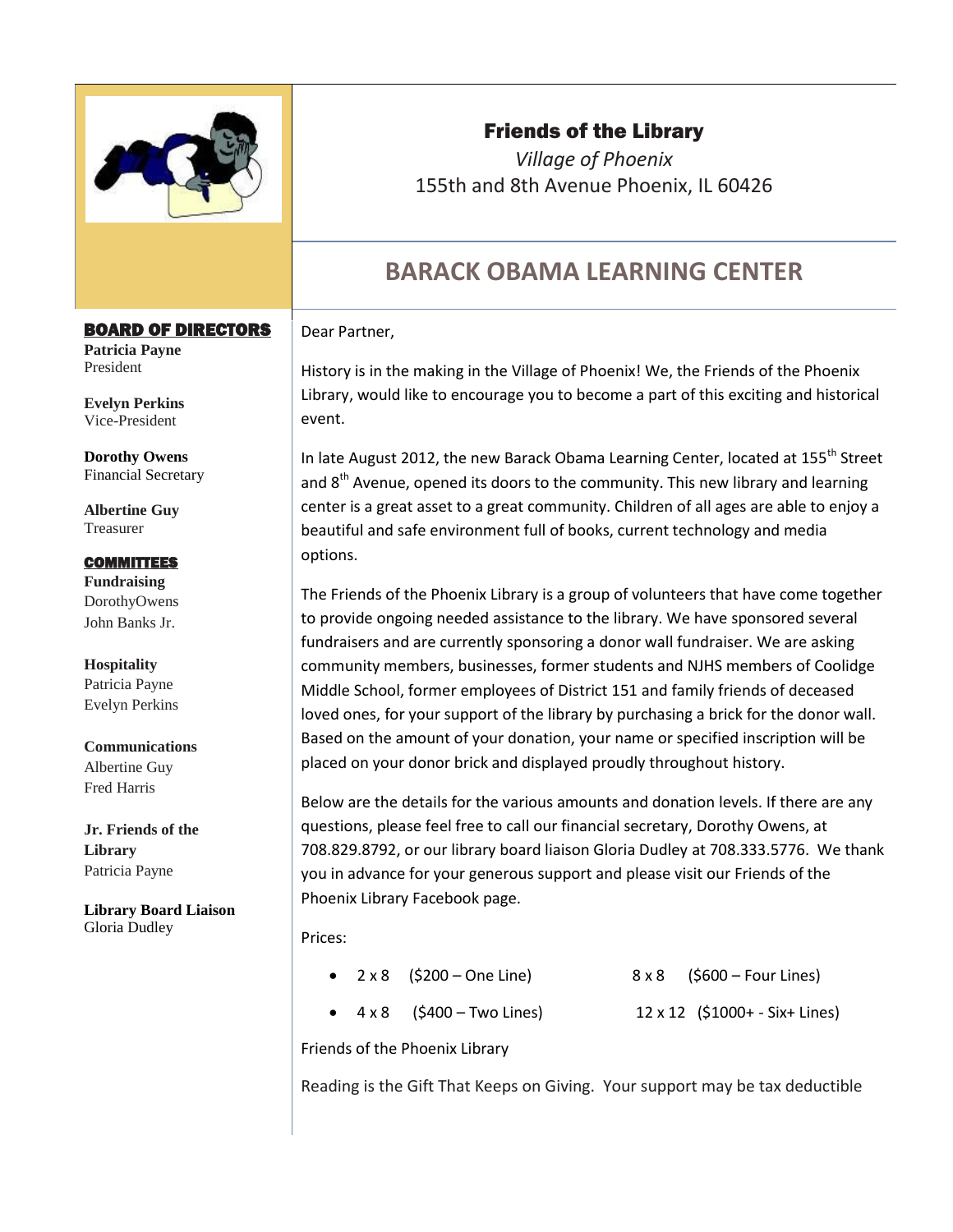

#### BOARD OF DIRECTORS

**Patricia Payne**  President

**Evelyn Perkins**  Vice-President

**Dorothy Owens** Financial Secretary

**Albertine Guy**  Treasurer

#### **COMMITTEES**

**Fundraising**  DorothyOwens John Banks Jr.

**Hospitality**  Patricia Payne Evelyn Perkins

**Communications**  Albertine Guy Fred Harris

**Jr. Friends of the Library**  Patricia Payne

**Library Board Liaison** Gloria Dudley

### Friends of the Library

*Village of Phoenix*  **155th and 8th Avenue Phoenix, IL 60426** 

# **BARACK OBAMA LEARNING CENTER**

#### Dear Partner,

History is in the making in the Village of Phoenix! We, the Friends of the Phoenix Library, would like to encourage you to become a part of this exciting and historical event.

In late August 2012, the new Barack Obama Learning Center, located at 155<sup>th</sup> Street and  $8<sup>th</sup>$  Avenue, opened its doors to the community. This new library and learning center is a great asset to a great community. Children of all ages are able to enjoy a beautiful and safe environment full of books, current technology and media options.

The Friends of the Phoenix Library is a group of volunteers that have come together to provide ongoing needed assistance to the library. We have sponsored several fundraisers and are currently sponsoring a donor wall fundraiser. We are asking community members, businesses, former students and NJHS members of Coolidge Middle School, former employees of District 151 and family friends of deceased loved ones, for your support of the library by purchasing a brick for the donor wall. Based on the amount of your donation, your name or specified inscription will be placed on your donor brick and displayed proudly throughout history.

Below are the details for the various amounts and donation levels. If there are any questions, please feel free to call our financial secretary, Dorothy Owens, at 708.829.8792, our library board liaison Gloria Dudley at 708.333.5776. We thank you in advance for your generous support and please visit our Friends of the Phoenix Library Facebook page.

Prices:

- $2 \times 8$  (\$200 One-Line) 8 x 8 (\$600 Four Lines)
- 
- 
- 4 x 8 (\$400 Two-Lines) 12 x 12 (\$1000+ Six+ Lines)
- 

Friends of the Phoenix Library

**Reading is the Gift That Keeps Giving. Your support may be tax deductible**